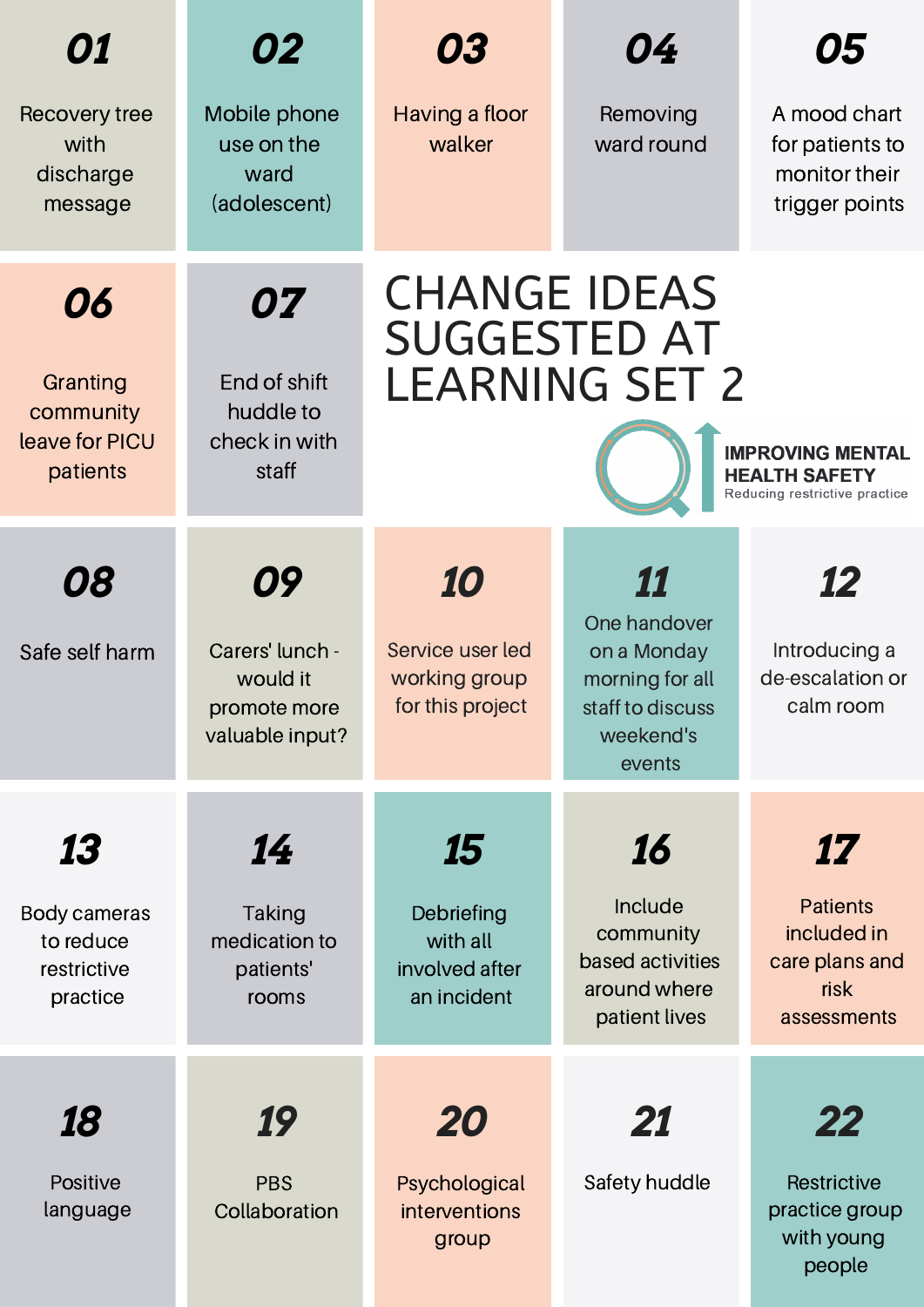| 23                                                     | 24                                                               | 25                                             | 26                                                                                                                                           | 27                                                                                   |
|--------------------------------------------------------|------------------------------------------------------------------|------------------------------------------------|----------------------------------------------------------------------------------------------------------------------------------------------|--------------------------------------------------------------------------------------|
| Team away<br>day                                       | <b>Intentional</b><br>rounding                                   | Implementing<br>an evening<br>activity worker  | 'Here to help'<br>lanyards                                                                                                                   | Individual<br>reflection with<br>patients / a<br>'what<br>happened' form             |
| 28                                                     | 29                                                               | 30                                             | 31                                                                                                                                           | 32                                                                                   |
| Use of mobile<br>phones<br>(access to<br>social media) | Open door<br>engagement<br>(allocated<br>times every<br>week)    | <b>Review PM to</b><br>night shift<br>routine  | Weekend<br>activity folder                                                                                                                   | 'Here to help'<br>buddy for<br>patients                                              |
| 33                                                     | 34<br>Using the BVC<br>score every 15<br>minutes in<br>seclusion | 35<br>Community<br>meeting on a<br><b>PICU</b> | If there are ideas on here that you have<br>already implemented, please contact<br>your QI coach to share your learning<br>with other wards. |                                                                                      |
| Specific area<br>of activities<br>on the ward          |                                                                  |                                                | NATIONAL<br>OLLABORATING<br>CENTRE FOR<br>MENTAL HEALTH                                                                                      |                                                                                      |
| 36                                                     | 37                                                               | 38                                             | 39                                                                                                                                           | 40                                                                                   |
| Changing<br>morning<br>routine on<br>ward              | Five minute<br>1:1 before<br>bed - lead to<br>calmer night?      | Active<br>participation<br>in care plan        | Key worker<br>session prior<br>to ward<br>round                                                                                              | <b>Protected time</b><br>for key worker<br>to read care<br>plan at start of<br>shift |
| 41                                                     | 42                                                               | 43                                             | 44                                                                                                                                           | 45                                                                                   |
| Introduce<br>staff support<br>group                    | Introduce<br>going home<br>checklist/<br>huddle for staff        | Dealing with<br>difficult<br>feelings group    | Meet with<br>patients - what<br>is restrictive for<br>them?                                                                                  | Assertive<br>communication<br>group for<br>patients                                  |